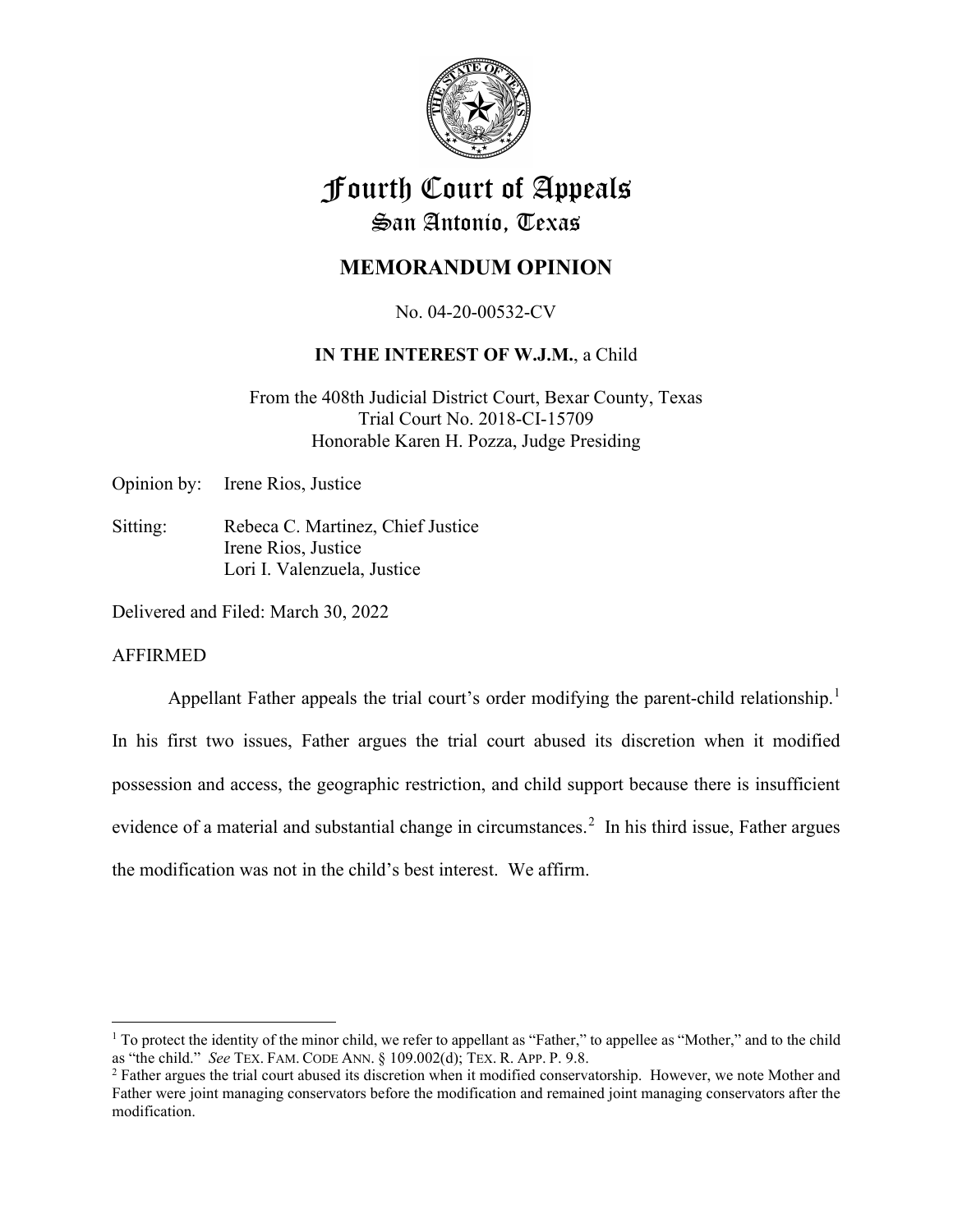#### **BACKGROUND**

On August 20, 2018, Mother filed a petition for divorce. On December 7, 2018, Father and Mother entered into a mediated settlement agreement that was merged into a final divorce decree on April 30, 2019. Among other things, the divorce decree established the parents' respective rights and duties to the child.

Relevant to this appeal, the divorce decree geographically restricted the primary residence of the child to within the Medina Valley Independent School District. The divorce decree provided for a visitation schedule whereby the parents would share equal possession of the child. The divorce decree stated neither party shall pay child support or medical support. Instead, "each parent shall support the child when he is in their possession." However, Mother was required to maintain healthcare and dental care insurance coverage for the child and to pay all the unreimbursed healthcare expenses not covered by insurance. Mother was also ordered to pay all educational expenses indefinitely, as well as all childcare expenses until May 2021.

On May 11, 2020, Mother filed a motion to modify terms of the divorce decree relating to possession and access, the geographic restriction, and child support. On September 19, 2020 and September 2[3](#page-1-0), 2020, the trial court held a bench trial on Mother's motion for modification.<sup>3</sup> Mother, Father, maternal grandmother, maternal grandfather, and paternal grandfather each testified at the trial.

Having found several material and substantial changes in circumstances since the mediated settlement agreement was signed and that modification was in the child's best interest, the trial court partially granted Mother's motion. In its modification order, the trial court: (1) changed the geographic restriction from within Medina Valley Independent School District to Bexar County

<span id="page-1-0"></span><sup>&</sup>lt;sup>3</sup> Although the trial court's order states the trial court heard the case on "September 15, 2020 and September 23, 2020," the trial transcript shows the case was heard on September 19, 2020 and September 23, 2020.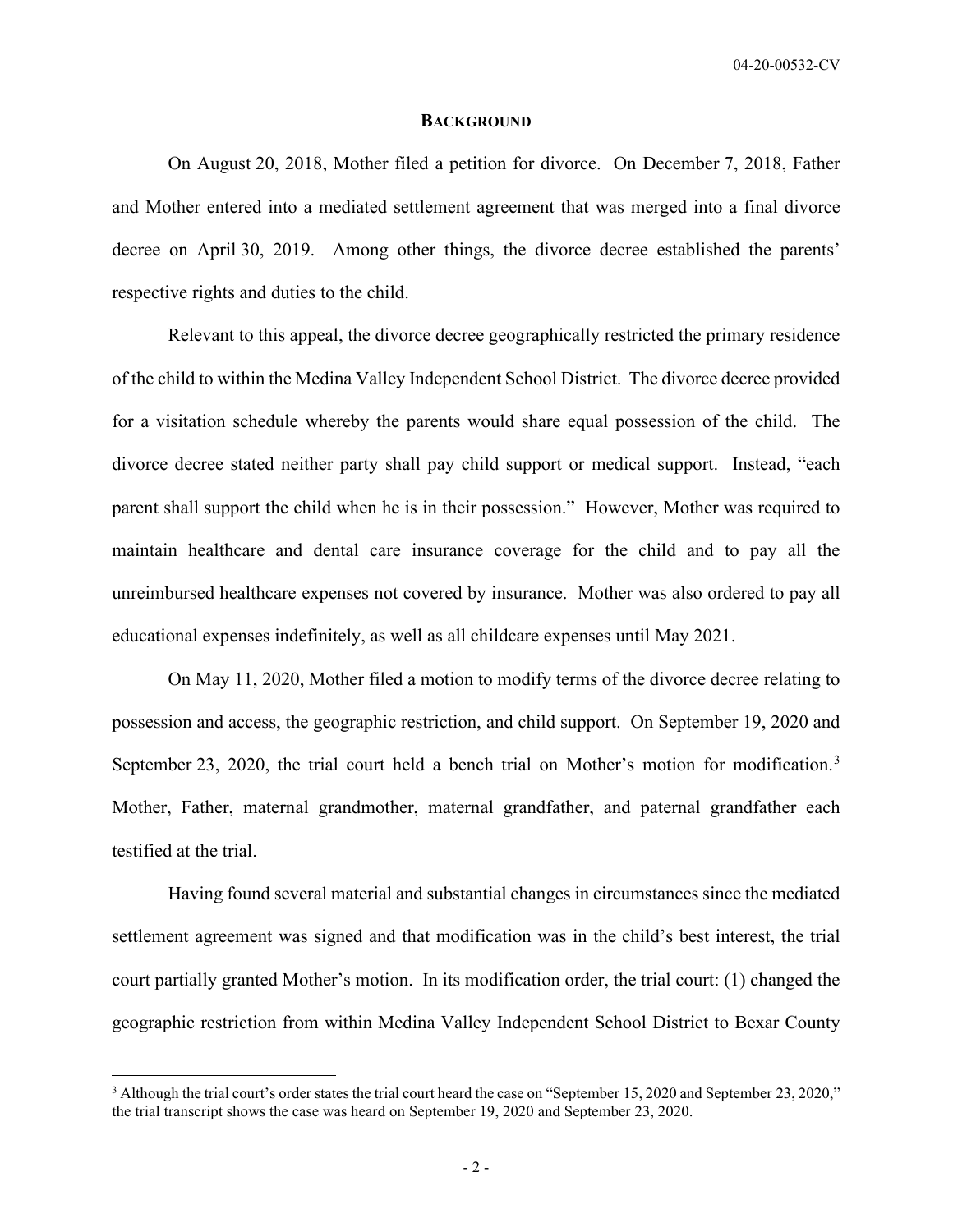and other contiguous counties; (2) changed the parties' possession and access to a standard possession order; (3) removed Mother's requirement to pay childcare expenses while the child is in Father's possession; (4) removed Mother's requirement to pay all the child's educational expenses; and (5) ordered Father to pay child support under the child support guidelines in the Texas Family Code. Father appealed.

# **STANDARD OF REVIEW**

"We review a modification order under an abuse of discretion." *In re E.C.*, 216 S.W.3d 424, 426 (Tex. App.—San Antonio 2006, no pet.). A trial court abuses its discretion if its decision is arbitrary, unreasonable, or without reference to guiding rules or principles. *Quixtar, Inc. v. Signature Mgmt. Team, LLC*, 315 S.W.3d 28, 31 (Tex. 2010). We will not disturb the trial court's decision absent a clear abuse of discretion. *Worford v. Stamper*, 801 S.W.2d 108, 109 (Tex. 1990).

"Under the abuse of discretion standard, legal and factual sufficiency of the evidence are not independent grounds for asserting error[] but are relevant in assessing whether the trial court abused its discretion." *In re J.D.D.*, 242 S.W.3d 916, 920 (Tex. App.—Dallas 2008, pet. denied). "[W]e may not interfere with the trial court's decision so long as some evidence of a substantive and probative character supports it and the ruling comports with the law." *In re A.B.R.*, No. 04- 17-00220-CV, 2018 WL 3998684, at \*3 (Tex. App.—San Antonio Aug. 22, 2018, no pet.) (mem. op.) (quotation marks omitted). In a suit for modification, a trial court's findings must be based on a preponderance of the evidence. TEX. FAM. CODE ANN. § 105.005.

#### **SUBSTANTIAL AND MATERIAL CHANGE**

In his first issue, Father argues there is insufficient evidence of a material and substantial change to modify possession and access and the geographic restriction. In his second issue, Father argues there is insufficient evidence of a material and substantial change to modify child support.

- 3 -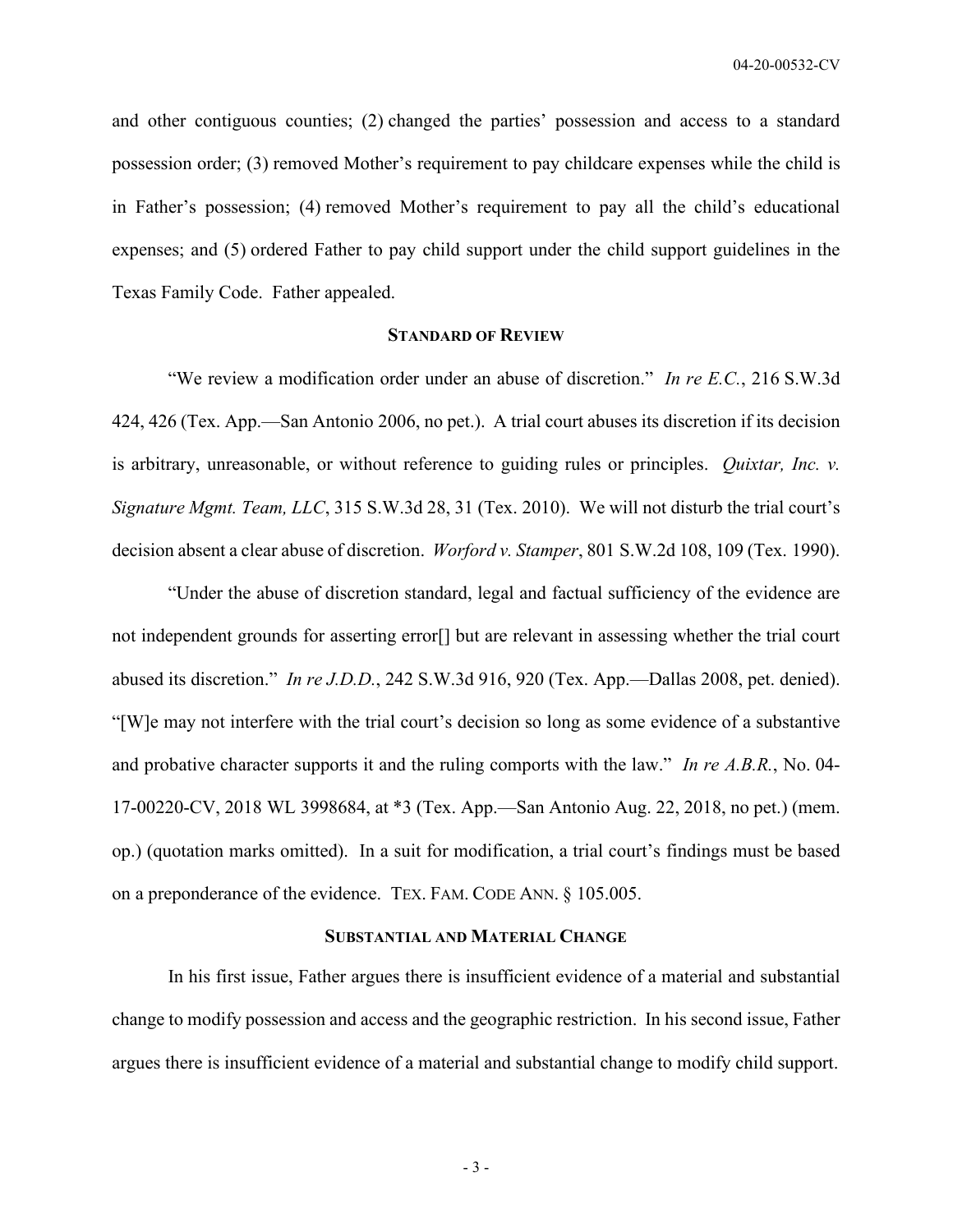# *A. Possession and Access and Geographic Restriction*

A trial court "may modify an order that provides for the appointment of a conservator of a child, that provides the terms and conditions of conservatorship, or that provides for the possession of or access to a child if modification would be in the best interest of the child" and "the circumstances of the child, a conservator, or other party affected by the order have materially and substantially changed since the earlier of: (A) the date of the rendition of the order; or (B) the date of the signing of a mediated or collaborative law settlement agreement on which the order is based . . . ." TEX. FAM. CODE ANN. § 156.101(a)(1).

"Whether a material and substantial change occurred is a question of fact." *Nellis v. Haynie*, 596 S.W.3d 920, 925–26 (Tex. App.—Houston [1st Dist.] 2020, no pet.). "This fact specific determination is not controlled by a set of rigid guidelines, but instead, is made according to the circumstances as they arise." *Id.* at 926 (quotation marks omitted). A material and substantial change in circumstances occurs when the party seeking modification demonstrates the conditions that existed at the time of entry of the prior order have changed as compared to the circumstances existing at the time of the hearing on the motion to modify. *Zeifman v. Michels*, 212 S.W.3d 582, 589 (Tex. App.—Austin 2006, pet. denied).

In its findings of fact and conclusions of law, the trial court found that Father did not exercise all his periods of possession under the equal possession order. This finding is significant under the facts of this case because—rather than ordering child support—the divorce decree here contemplates each parent would provide support for the child while the child was in that parent's possession. The divorce decree, thus, contemplates an equal share in the cost and effort to rear the child based on an equal share of possession of the child.

Under the divorce decree, Father had the duty to support the child, including providing him with clothing, food, and shelter while the child is in his possession. The decree also states Father

 $-4-$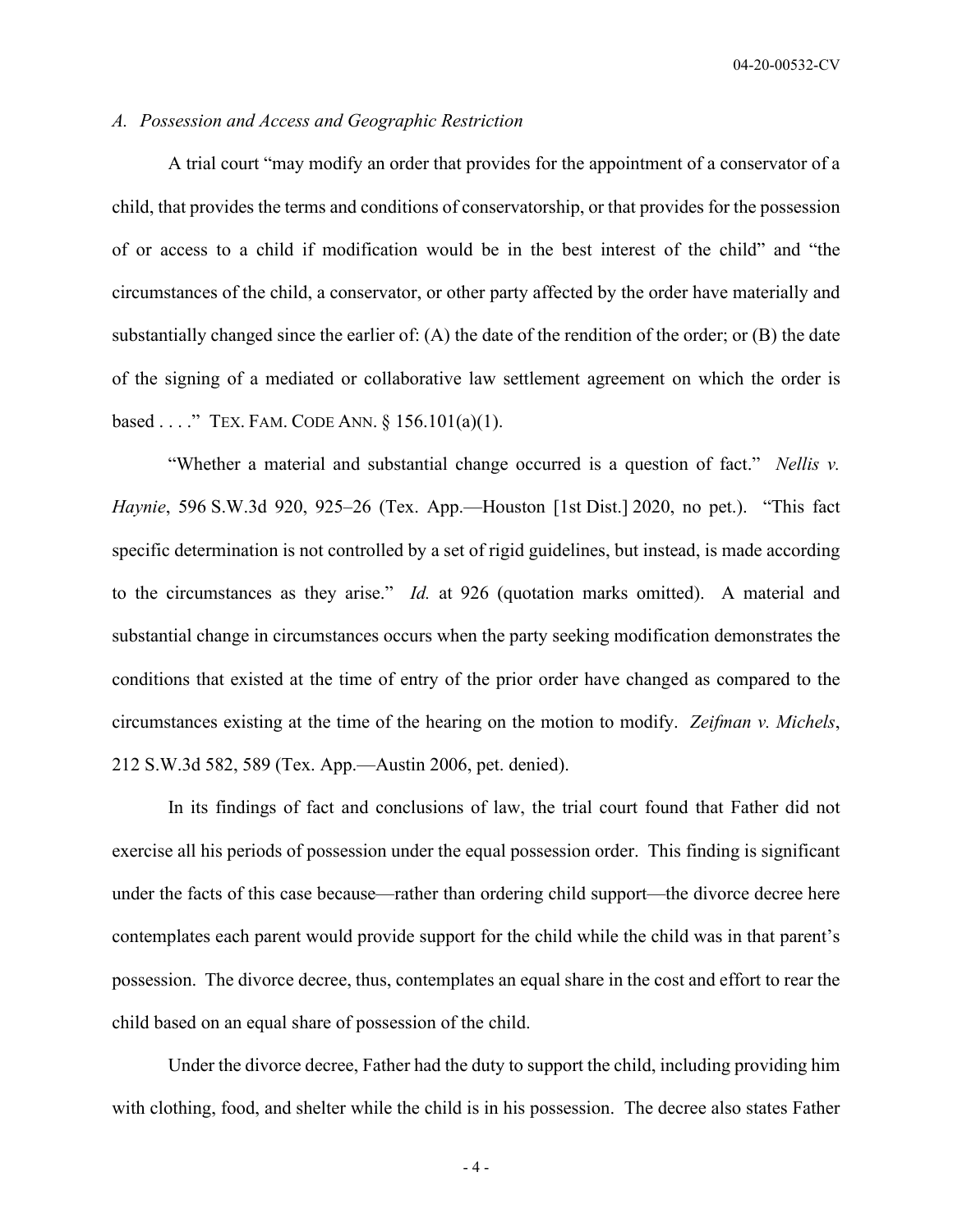is to pick up the child right after school on the weekdays Father has possession of the child. However, Father testified he is unable to pick up the child right after school during weekdays because some days he does not leave work until 5:30 PM. Father also admitted he has not exercised his extended summer possession because he can't "take the time off of work to have him exclusively for the extended periods."

Father's testimony is some evidence of a substantive and probative character that supports the trial court's findings. The trial court could have reasonably determined Father's failure to fully exercise his possession is tantamount to a failure to share in his portion of the expenses and responsibilities to rear the child. The trial court could have further determined that this results in an increased burden on Mother to compensate for Father's failure to incur his equal share of child rearing expenses and to assume his equal share of child rearing responsibilities. This increased burden on Mother was not contemplated at the time the mediated settlement agreement was signed. Based on the preponderance of the evidence supporting the modification, the trial court acted within its discretion and in accord with the law.

Next, the trial court found the geographic restriction should be modified from within the Medina Valley school district to Bexar County and other contiguous counties. In its findings of fact and conclusions of law, the trial court found that Mother "could no longer afford to maintain a home in Medina Valley ISD, and [Father] moved out of Medina Valley ISD and cannot afford to reside in Medina Valley ISD."

Although the divorce decree did not state which parent had the exclusive right to designate the child's primary residence, it ordered "that the primary residence of the child shall be within the Medina Valley Independent School District, and the parties shall not remove the child from the Medina Valley Independent School District for the purpose of changing the primary residence of the child until this geographic restriction is modified by further order of the court . . . ." At trial,

- 5 -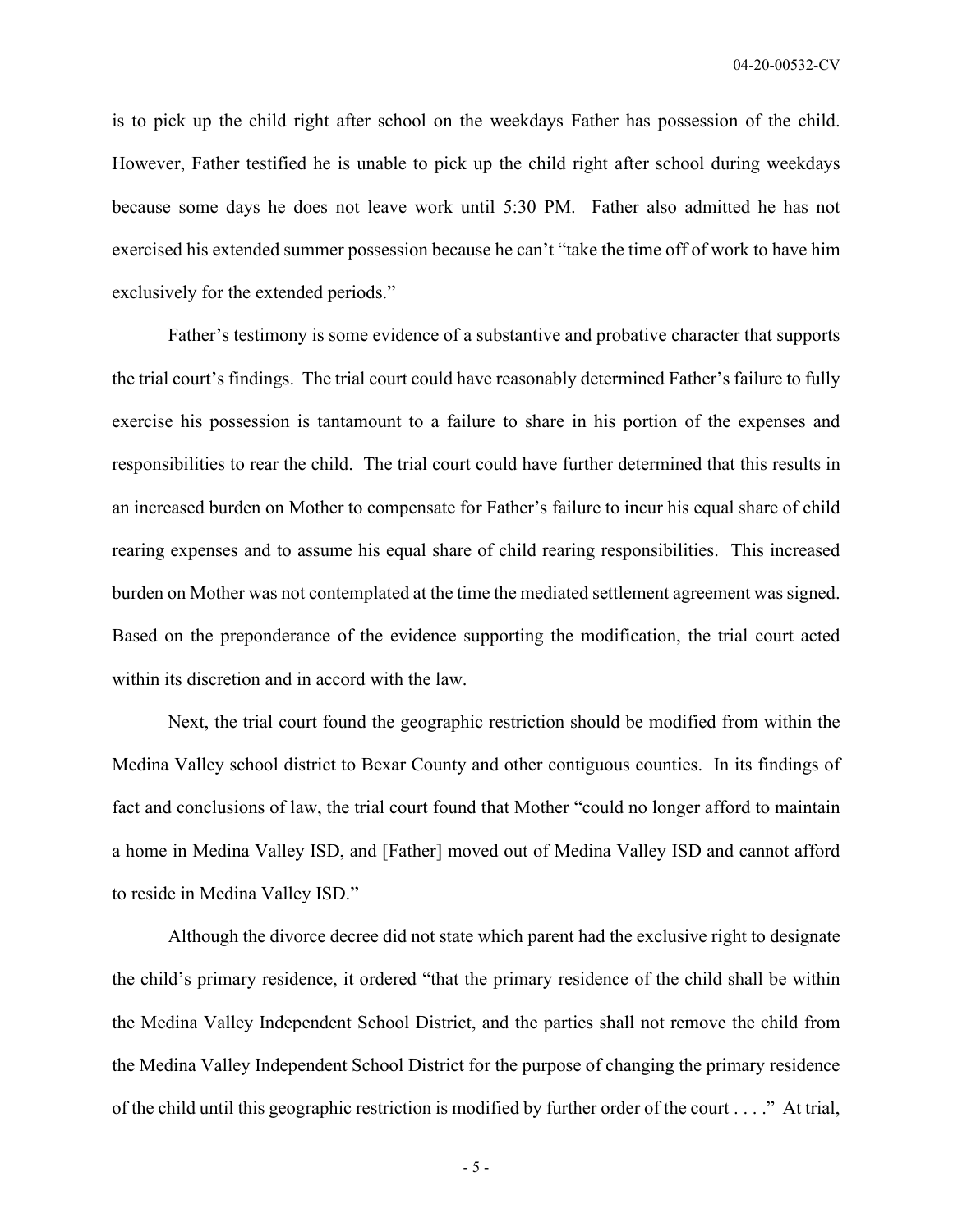Father agreed that—because he is no longer able to reside within the Medina Valley school district—"the only reason [the child] can stay in Medina ISD is if [Mother] can continue to reside there."

Mother testified she and Father were unable to sell their home during the divorce because their mortgage was significantly "under water." Father was unable to take over the mortgage, so Mother was left with the financial burden of the home. This burden was further exacerbated by the increasing property values in the Medina Valley school district. Mother testified the cost of living in the Medina Valley school district "is quite high" and it would continue to be a financial burden to relocate to a smaller home within the school district due to increased property values.

Moreover, Father testified he no longer lives in the Medina Valley school district because he "could not find affordable housing within the school district." Father's testimony supports Mother's contention that she can no longer afford to live in the school district either.

Given the fact that Mother was already burdened with substantial debt from the divorce and incurred additional expenses from Father's failure to fully exercise his visitation—the trial court did not abuse its discretion in finding the increased cost of living and rising property values caused Mother to no longer afford to live in the Medina Valley school district. This substantive and probative evidence supports the trial court's finding that Mother's inability to maintain a residence within the geographic restriction was a material and substantial change in circumstances. *See Brejon v. Johnson*, 314 S.W.3d 26, 32 (Tex. App.—Houston [1st Dist.] 2009, no pet.) (holding an increased cost of living was a material and substantial change supporting the trial court's modification order).

Accordingly, we overrule Father's first issue.

- 6 -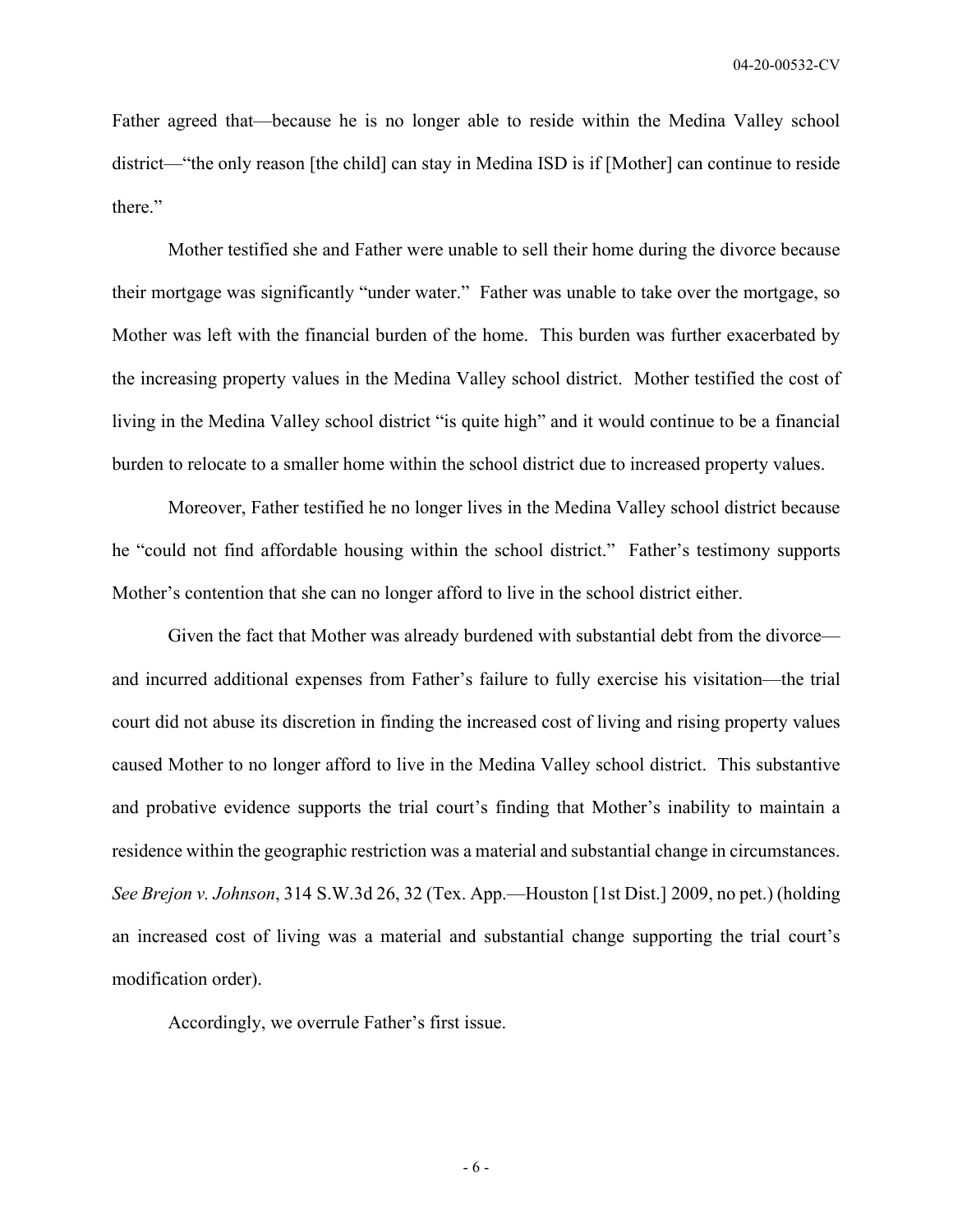# *B. Child Support*

"If the parties agree to an order under which the amount of child support differs from the amount that would be awarded in accordance with the child support guidelines, the court may modify the order only if the circumstances of the child or a person affected by the order have materially and substantially changed since the date of the order's rendition." TEX. FAM. CODE ANN. § 156.401(a-1). "A change in the obligor-parent's income can constitute a material and substantial change in circumstances." *Reagins v. Walker*, 524 S.W.3d 757, 761 (Tex. App.— Houston [14th Dist.] 2017, no pet.). "If the amount of support contained in the order does not substantially conform with the [child support] guidelines . . . , the court may modify the order to substantially conform with the guidelines if the modification is in the best interest of the child." TEX. FAM. CODE ANN. § 156.402(b); *see also Kendall v. Kendall*, 340 S.W.3d 483, 512 (Tex. App.—Houston [1st Dist.] 2011, no pet.) (holding the trial court did not abuse its discretion when it ordered modification of child support to conform with the child support guidelines).

In addition to the evidence of a material and substantial change cited above, Father testified he received a promotion and a \$5,000 increase in his annual salary—from \$48,000 to \$53,000 since the rendition of the divorce decree. *See In re K.A.M.S.*, 583 S.W.3d 335, 346 (Tex. App.— Houston [14th Dist.] 2019, no pet.) (holding the reasons justifying modification of conservatorship simultaneously operate to justify modification of child support). Father's own testimony supports the trial court's finding that there was a material and substantial change in Father's circumstances. The trial court acted within its discretion when it ordered Father to begin paying child support in conformity with the child support guidelines.

Accordingly, Father's second issue is overruled.

- 7 -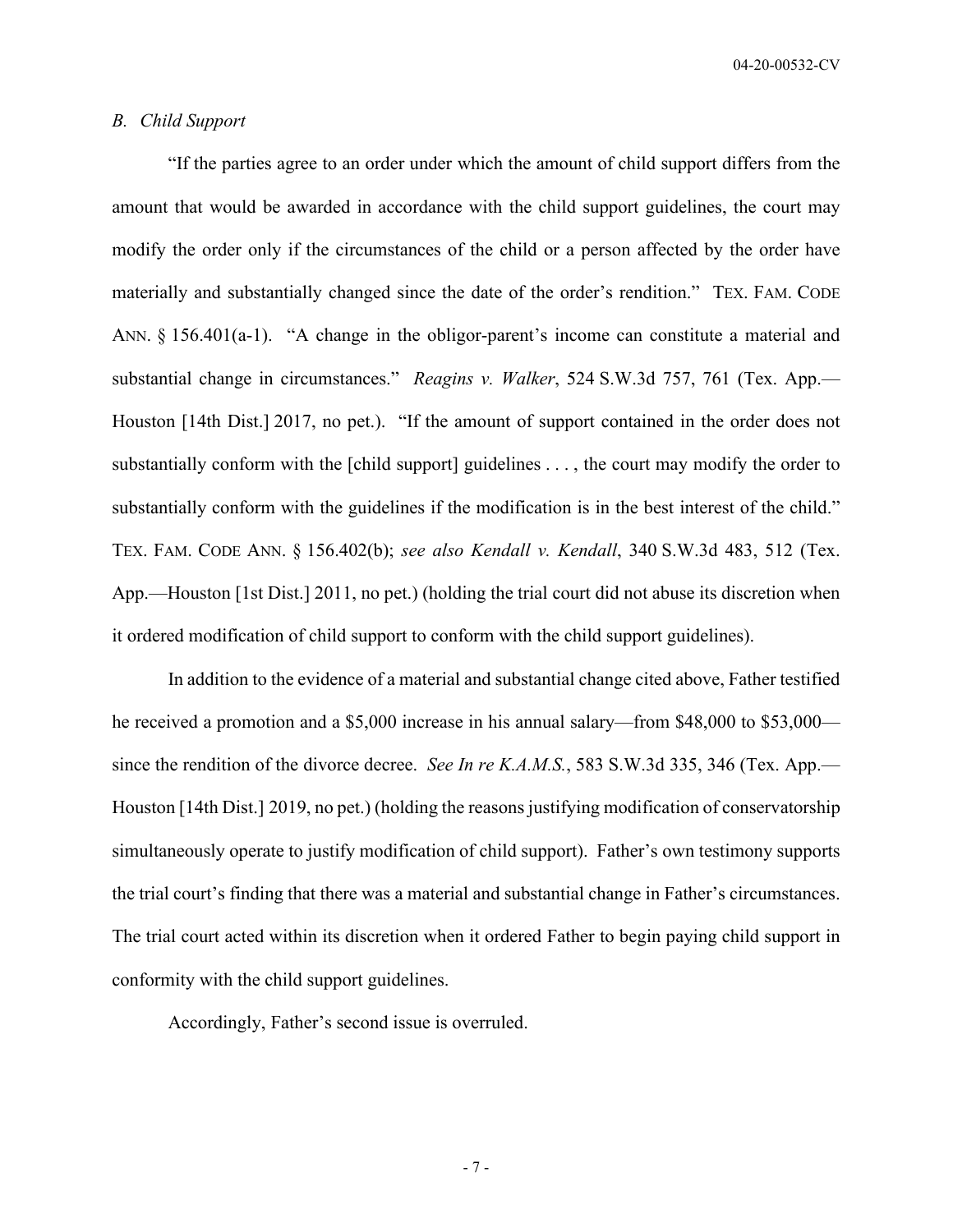# **BEST INTEREST**

In his third issue, Father argues the modification of possession and access is not in the child's best interest. Father also argues briefly that modifying the geographic restriction is not in the child's best interest.

#### *A. Possession and Access*

In its findings of fact and conclusions of law, the trial court "found that it is in the best interest of the child to modify possession and access of the child because [Father] consistently failed to meet his obligations under an equal possession schedule." Father argues there is insufficient evidence to support this finding.

A child's best interest is always the primary consideration of the court in determining issues of possession and access to the child. TEX. FAM. CODE ANN. § 153.002. "The trial court retains broad discretion in crafting the rights and duties of each conservator to promote the [child's] best interest[]." *Coburn v. Moreland*, 433 S.W.3d 809, 828 (Tex. App.—Austin 2014, no pet.).

Here, Father's failure to incur his equal share of child rearing expenses and assume his equal share of child rearing responsibilities under the equal possession order has imposed an inequitable burden on Mother. In addition to carrying the debt on the marital home, incurring expenses to refinance the mortgage, and paying for all the child's educational and medical expenses, the trial court heard testimony that Mother also paid for child-care expenses for days that Father is unable to timely pick up the child from school. Consequently, Mother testified her financial situation is "not great" and she would ask Father for assistance in raising the child. Father declined to do so.

The trial court could have inferred that Father's inability to timely pick up the child from school under the equal possession order caused an inconsistent schedule for the child because he would have to go to after-school childcare on Father's days of possession. *See In re Guardianship* 

- 8 -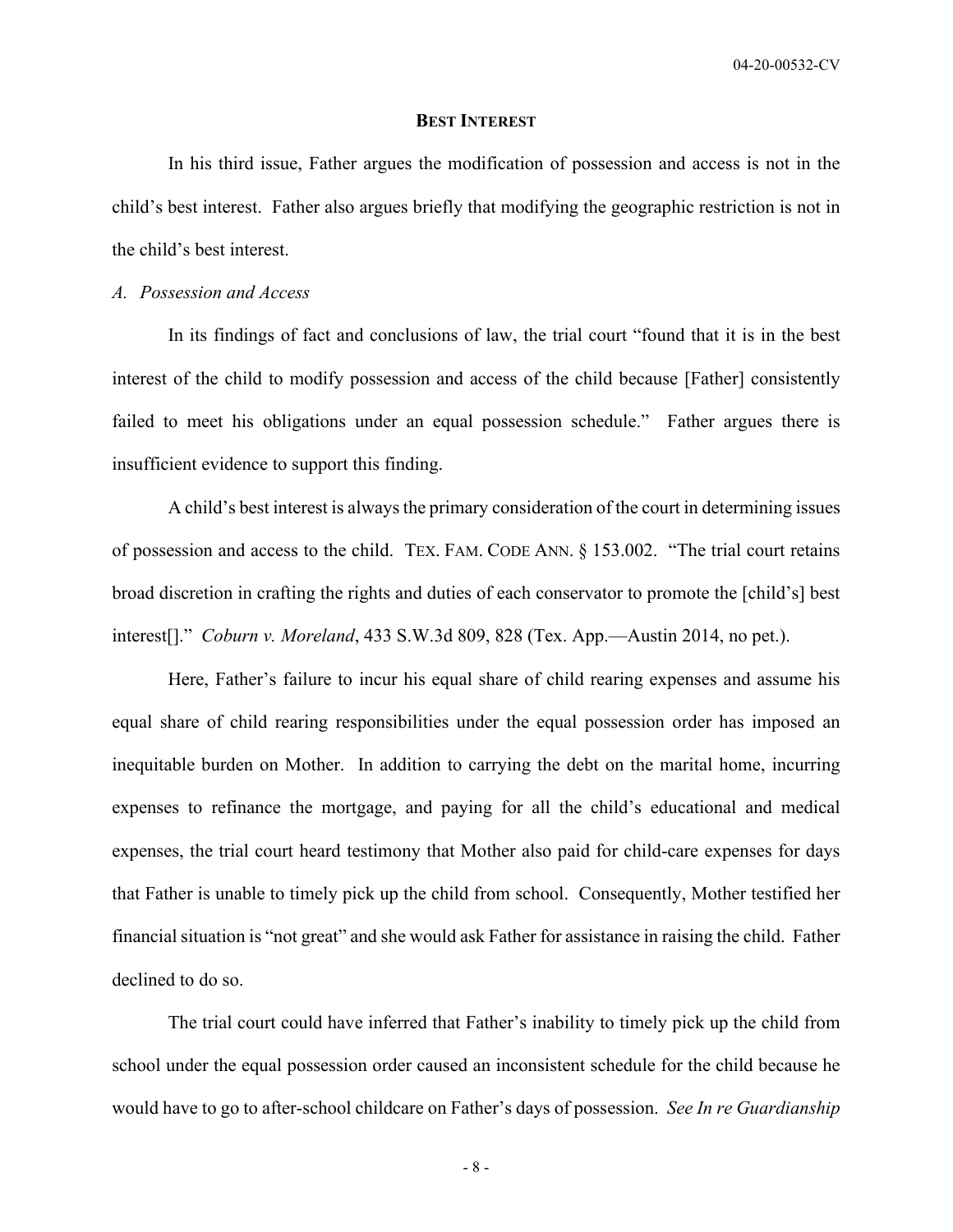*of C.E.M.-K.*, 341 S.W.3d 68, 81 (Tex. App.—San Antonio 2011, pet. denied) (noting "the plans for the child by those seeking primary possession" and "the stability of the home or proposed placement" are relevant factors in a best-interest determination). Further, the trial court could have inferred that Father's refusal to financially assist Mother with the expense of childcare contributed to Mother's dire financial situation, which could have a negative impact on the child. *Cf. In re M.V.*, 583 S.W.3d 354, 363–64 (Tex. App.—El Paso 2019, no pet.) (holding a custodial parent's improved financial circumstances has a positive effect on the child). The trial court's modification to a standard possession order and guideline child support not only realigns the burden between the parents—which will have a positive effect on the child—but will also foster stability and a more consistent schedule for the child.

Both the record and the Texas Family Code support the trial court's findings that modification from the equal possession order to a standard possession order is in the child's best interest. *See In re H.D.C.*, 474 S.W.3d 758, 763 (Tex. App.—Houston [14th Dist.] 2014, no pet.) ("There is no abuse of discretion as long as some evidence of a substantive and probative character exists to support the trial court's exercise of its discretion."); TEX. FAM. CODE ANN. § 153.252 ("[T]here is a rebuttable presumption that the standard possession order . . . is in the best interest of the child."). Accordingly, under the highly deferential standard of review applied in modification cases, we conclude there was no clear abuse of discretion when the trial court found modification of possession and access was in the child's best interest.

#### *B. Geographic Restriction*

"[T]he Texas Supreme Court [has] provided a variety of factors relevant to the determination of whether a geographic restriction is in the best interest of the child, including: (1) the reasons for and against the move, including the parents' good faith motives in requesting or opposing it; (2) health, education, and leisure opportunities; (3) the degree of economic,

- 9 -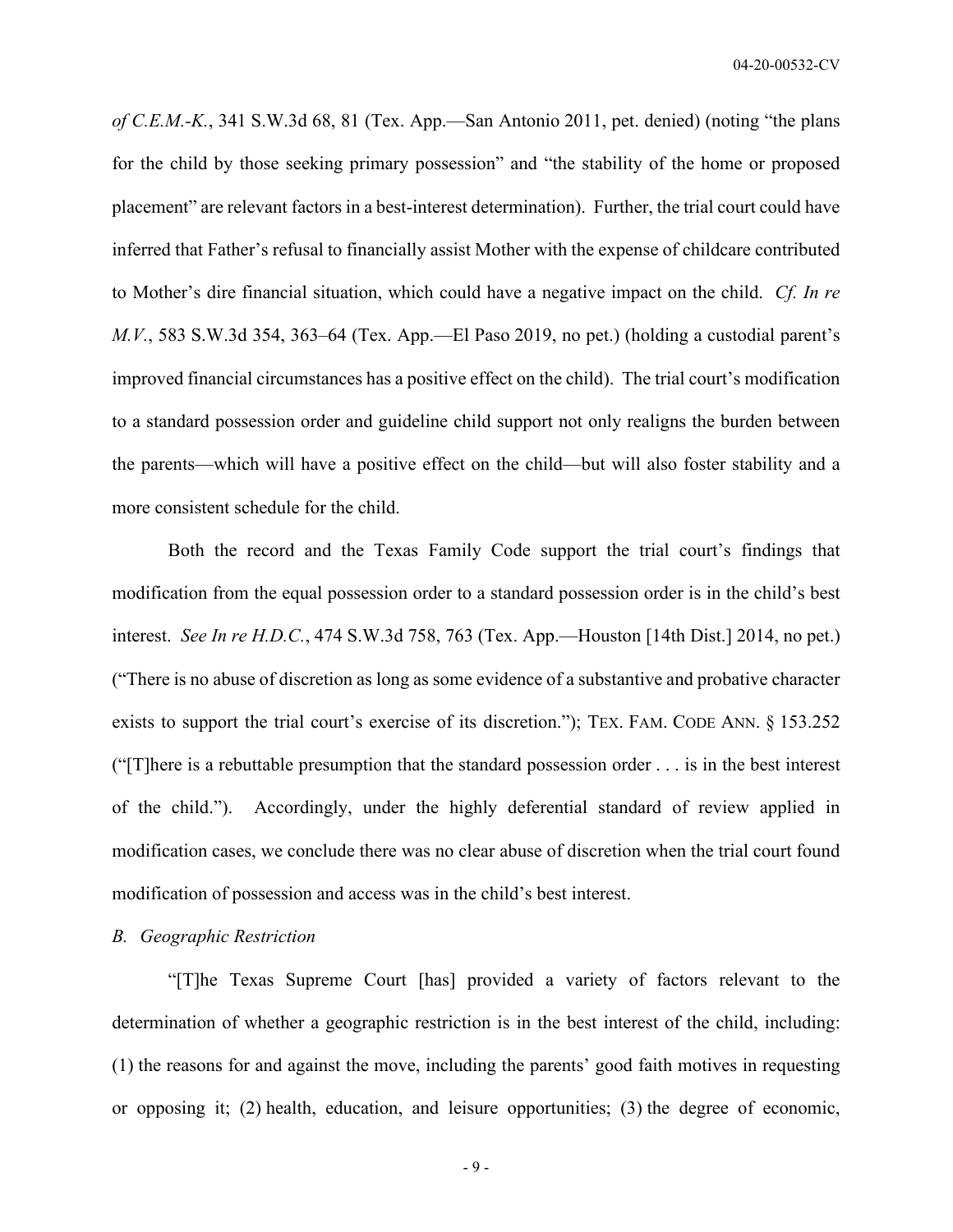emotional, and educational enhancement for the custodial parent and child; (4) the effect on extended family relationships; (5) accommodation of the child's special needs or talents; (6) the effect on visitation and communication with the non-custodial parent to maintain a full and continuous relationship with the child; (7) the possibility of a visitation schedule allowing the continuation of a meaningful relationship between the non-custodial parent and child; and (8) the ability of the non-custodial parent to relocate." *In re C.M.*, No. 04-12-00395-CV, 2014 WL 2002843, at \*3 (Tex. App.—San Antonio May 14, 2014, no pet.) (mem. op.) (citing *Lenz v. Lenz*, 79 S.W.3d 10, 14–16 (Tex. 2002)). The trial court's decision regarding a geographic restriction is fact driven. *Lenz*, 79 S.W.3d at 18–19.

Here, the divorce decree restricted the child's primary residence to within the Medina Valley school district. The trial court's modification order modified the geographic restriction to include Bexar County and contiguous counties. Thus, any opportunity or accommodation the child enjoyed under the geographic restriction in the divorce decree would likely remain available to the child under the modification.

The modification of the geographic restriction will have essentially no effect on the child's extended familial relationships because the potential for increased distance between the child's new residence and his extended family is insignificant. The child's paternal grandparents—with whom the child also spends time—reside in Wilson County, a county contiguous to Bexar County. Moreover, the modification of the geographic restriction will have a minimal effect, if any at all, on Father's ability to maintain a full and continuous relationship with the child because Father also lives in Bexar County. Thus, Mother's relocation to Bexar County or a contiguous county would allow Father and paternal grandparents to continue a meaningful relationship with the child.

The evidence reflects that living within the Medina Valley school district was unaffordable to both parents, and supports a reasonable inference that modification would lead to an economic

- 10 -